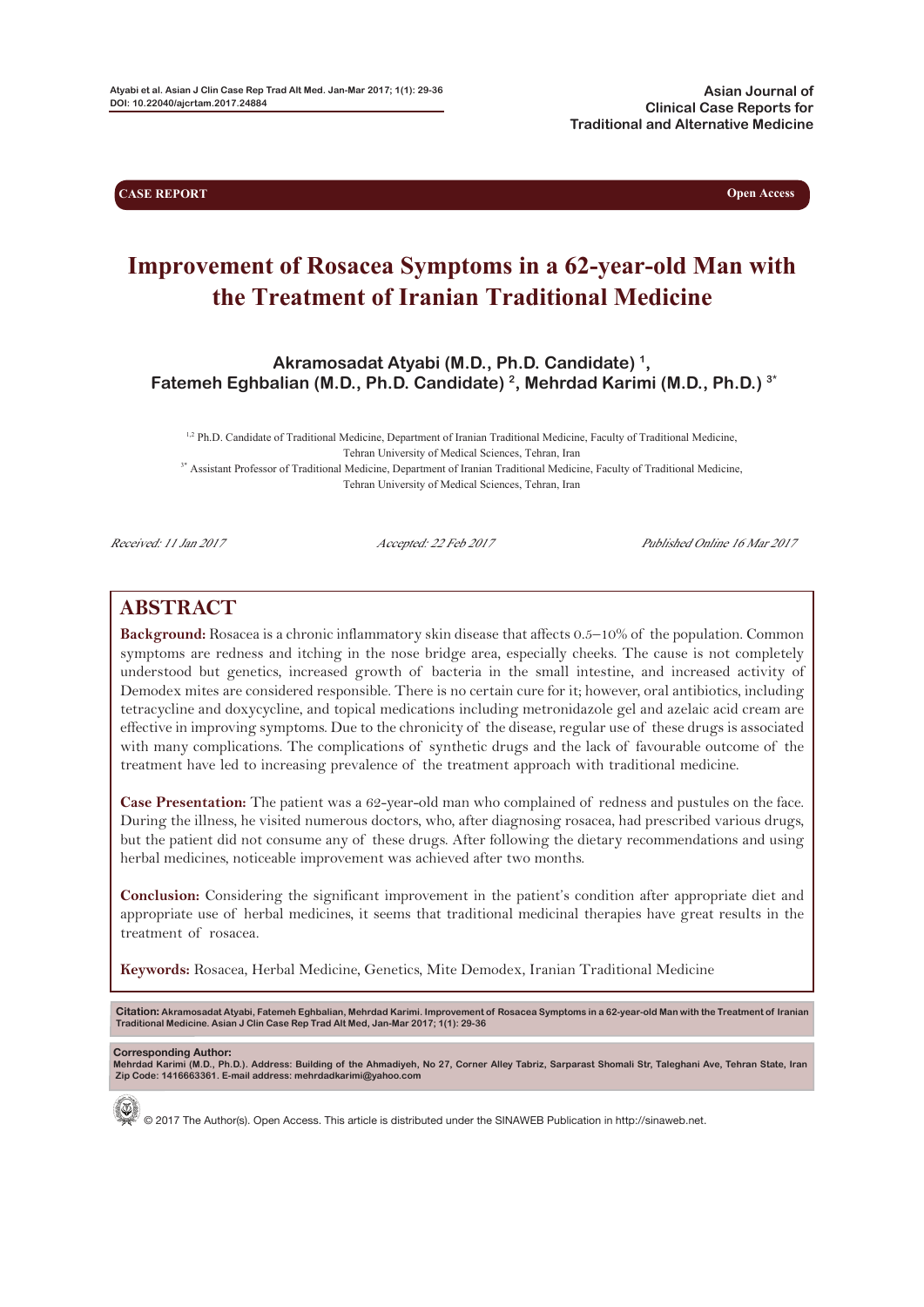#### **Introduction**

Rosacea is a chronic inflammatory vascular<br>disease of skin and eye that affects 0.5–10% of the population  $\lceil 1-3 \rceil$ . This disease is more common in women aged 30–50 years, and it is racially more prevalent among Caucasians living in the North and East Europe [4]. Symptoms include erythema of the central face, flushing on the cheeks, tingling, itching, and inflammatory lesions in the form of papulopustular, telangiectasia, and phymatous changes. The factors that trigger the disease include sunny, warm weather, wind, alcohol, spicy foods, stimulating drinks, moist air, topical steroids, and stress  $\lceil 4, 5 \rceil$ . The cause of this disease is not completely understood, but genetics  $[6, 7]$ , an overgrowth of bacteria in the small intestine [7], increasing antimicrobial peptides [8], infection with H Pylori [9], Chlamydia and Staphylococcus epidermidis [6], increased mast cells in the dermis [10], and increased activity of Demodex mites in the skin [6, 11] are considered the causes of the development of this disease. Common subtypes of rosacea include papulopustular, erythematotelangiectatic, phymatous, ocular and uncommon subtypes include fulminant, granulosa, and neurogenic that has shown in Figure 1  $\lceil 1, 5, 8 \rceil$ . Diseases such as acne vulgaris, steroid rosacea, SD, perioral dermatitis, contact dermatitis, and lupus are placed in the differential diagnosis of this disease  $\lceil 2 \rceil$ . There is no certain cure for it and there are more symptom controllers [12]. Treatment includes topical application of Metrogel, azelaic acid, combination of sulfacetamide 10% and sulphur 5%, oral antibiotics of tetracycline family, oral isotretinoin, and vascular laser therapy  $\lceil 1, 4 \rceil$ . Long-term use of topical and oral antibiotics has side effects such as skin irritation, itching, scaling, digestive problems, drug interactions, allergy to sunlight, headaches, and dizziness. Prolonged and continuous use of isotretinoin leads to hepatotoxicity, teratogenicity, hyperlipidaemia, musculoskeletal changes, night blindness, and a variety of mood changes such as depression [4]. Due to the length of the disease and the mentioned complications, herbal remedies have long been

used as an uncomplicated, low-cost, and fastacting alternative to treat this disease [4]. Kim et al. (1999) have confirmed chicory inhibitory effect on mast cells through laboratory studies [13]. In a study by Saeedi et al. (2003), a cream containing liquorice products (glycyrrhizic acid) was used in the treatment of atopic dermatitis for two weeks, resulting in significant improvement in oedema, pruritus, and erythema [14]. In the review study by Asgharpanah and Haghighat (2012), anti-inflammatory, antioxidant, antibacterial, and opiate effects of jujube have been confirmed  $[15]$ . In the study by Street et al. (2013), antiinflammatory, anti-bacterial, hepatoprotective, and cardioprotective effects of chicory have been proven [16]. According to Renta David (2013), the anti-inflammatory effect of cream containing mallow, chamomile, and marigold on various skin lesions has been demonstrated [17]. Moreover, Jessica Wu (2006) has confirmed the effects of Zinc liquorice, feverfew, tea tree oil, green tea, oatmeal, lavender, and camphor oil in the treatment of rosacea [18]. In the investigation of Iranian traditional medicine texts in the discussion of oram and bosore, based on apparent similarities of homreh lesions and clinical signs, it seems that homreh has similarities with rosacea. Its agent is blood corruption with increasing yellow bile. The use of refrigerants such as chicory, mucilage. of ispaghula (Psyllium), lettuce, and cool syrups such as sekanjabin and refrigerant bandages on the surface of the lesion in the treatment of the disease has been recommended [19]. The aim of this study is the introduction of rosacea patients referred to the clinics of traditional medicine clinics of Tehran University that, had significant improvement in the short term with traditional medications and dietary advice.

#### **Case Presentation**

#### **Medical History and Examination according to Modern Medicine**

The patient was a 62-year-old man from Tehran who was referred to Tehran University's traditional medicine clinic at Khark Street with redness and pustules on the face. The patient's face started becoming red years ago, but the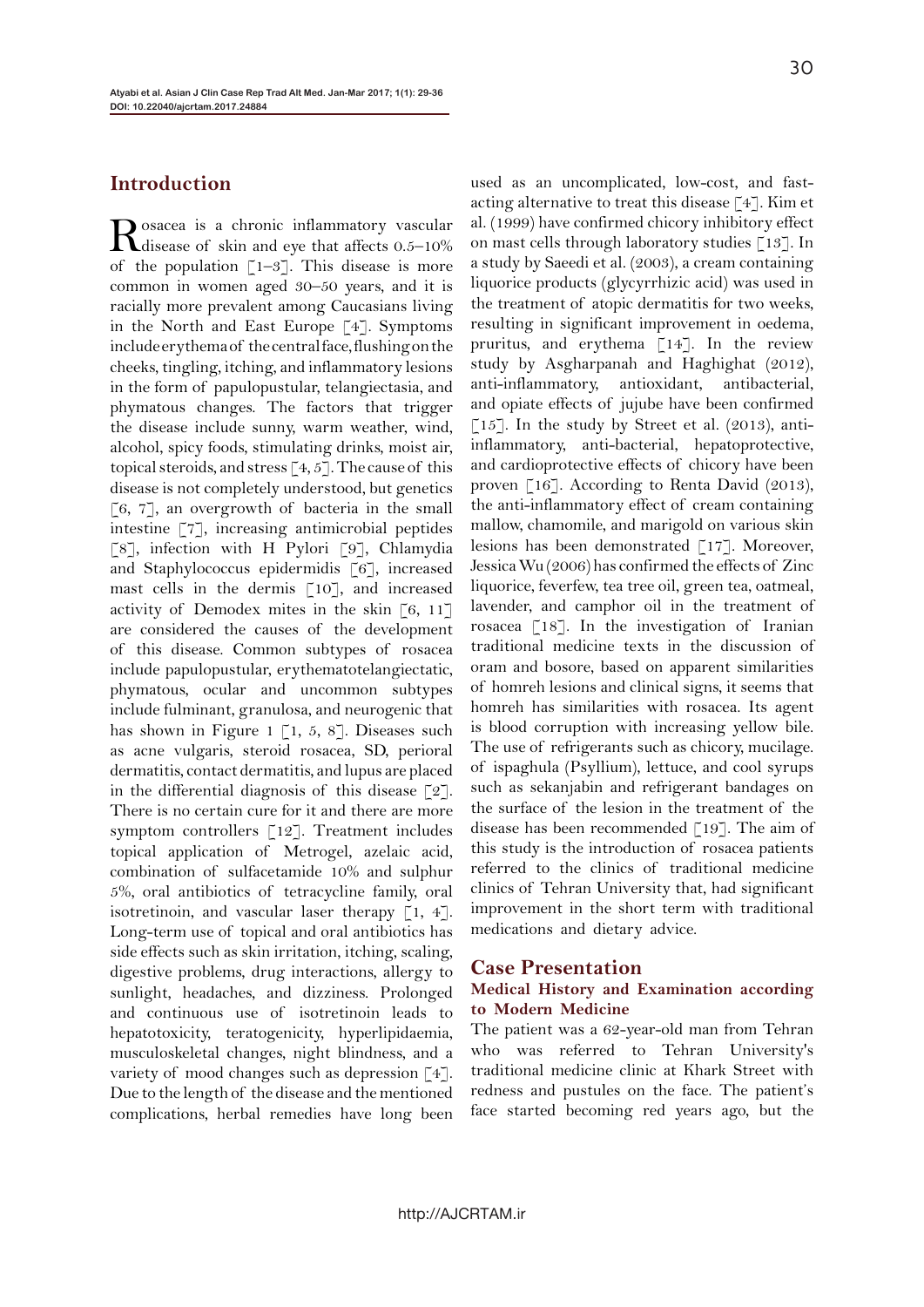redness has increased in the past six months and lesions have appeared in the form of pustules. In other areas of the body, there was no lesion and no history was mentioned. In all that time, he consulted multiple doctors and medication was prescribed for him with a diagnosis of rosacea, but he did not use any drugs. In the patient's family, there was no history of a similar disease or of eczema and allergy. Papulopustular lesions were observed on examination of clear redness of the bridge of the nose and cheeks. Notable points in the examinations were high triglyceride levels, and other routine tests were normal. Our case was visited by a dermatologist and diagnosis of acne rosacea was confirmed.

Based on the early symptoms including redness (transient erythema), persistent erythema, papules, pustules, telangiectasia, and secondary symptoms such as a burning sensation, presence of plaque, skin dryness, oedema, nephropathy, and phymatous changes, rosacea is divided into mild, moderate, and severe types (Table 1). According to the symptoms and the presence of plaque, our patient is in the severe group (Table 2).

#### **Medical History and Examinations according to Iranian Traditional Medicine**

At next stage, the patient was visited by a specialist in traditional medicine. In interviews and visits, the patient complained of itching, irritation, and redness. This increased with the consumption of fatty foods, sweet and pungent spices, and due to the incidence of lesions in the face he was having trouble with social communication. In the questions, the patient complained of severe bloating after eating, especially after eating cold food, difficult defecation once a day, and lack of full discharge and runny night spittle. These indicate the causes of cold and moist temperament in the stomach, intestine, and bowel.

Slim white-head pimples were visible in the cheek and nose areas. In examination after pressing and drop of lesion the redness was removed of the skin colour and again was inclined to white. This indicated increased body temperature without increasing blood. In the examination of tongue, loss of papillae and increase white-load was

evident on the tongue, which still was the sign of coldness and moisture in the digestive system. There were signs of surfeit in the patient's pulse.

#### **Treatment**

#### **Measures to Protect Health and Nutrition:**

Health and nutrition regimes were recommended at first because of gastrointestinal problems are, prohibited concentrated foods and due to the type of skin lesions that is a sign of increased virulent yellow bile the prohibition of bile stimulating and producing foods.

#### **Pharmaceutical Measures:**

Aftimoni whey protein with Sisymbrium irio should be consumed hot at fasting, Liver capsule (coriander seed, fumaria, lettuce seed, chicory seed, Jujube, Rhubarb root, cassia leaf, thyme), sekanjabin (fennel, chicory seed, celery seed, Tribulus terrestris, cumin, Khyarin seed, chicory root bark, fennel root bark, capparis root bark), and local mask containing mallow, mallow flowers, and chamomile flowers were administered along with milk and two drops of lemon juice.

#### **Treatment Results**

Two months later, the patient was referred to the clinic for another visit. According to the patient's description, irritation and redness were improved by 70%. There was a delay in lesions, and the recovery rate was even better. Papulopustular lesions also decreased. In the examination by a traditional medicine specialist, decrease liver surfeit in pulse was confirmed. Symptoms of mucus on the tongue improved, but the salty mucus was still evident on the tongue.

#### **Discussion**

Rosacea is a chronic skin disease with bothersome symptoms and a high rate of prevalence. Most of these lesions are observed on the face. There are several treatments leading to many complications. That's why patients have turned to the use of herbal medicines and complementary medicine [4]. Several studies have been conducted to treat rosacea with herbal medicines. Studies have proven oral and topical therapeutic effects of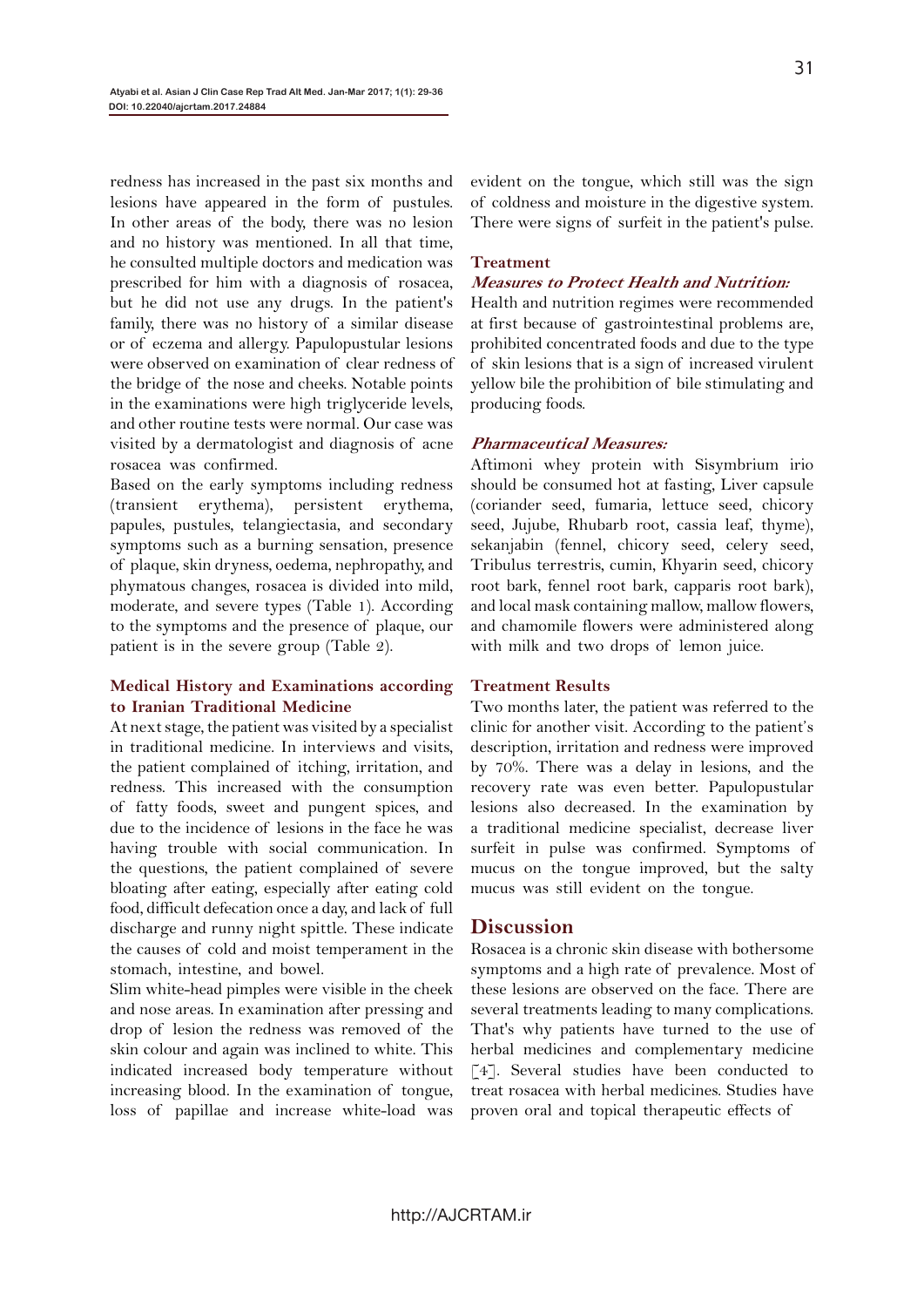### **Table 1: Rosacea Clinical Scorecard**

| <b>Primary Features</b>                              |                 |                                  |                    |                      |  |
|------------------------------------------------------|-----------------|----------------------------------|--------------------|----------------------|--|
| Flushing (Transient Erythema)                        | $\Box$ Absent   | Mild<br>$\vert \ \ \vert$        | Moderate<br>П      | $\Box$ Severe        |  |
| Non-Transient Erythema                               | $\Box$ Absent   | Mild<br>П                        | Moderate<br>П      | $\Box \text{Severe}$ |  |
| Papules and Pustules                                 | $\Box$ Absent   | Mild<br>П                        | Moderate           | $\Box$ Severe        |  |
| Telangiectasia                                       | $\Box$ Absent   | Mild<br>П                        | $\Box$ Moderate    | $\exists$ Severe     |  |
| <b>Secondary Features</b>                            |                 |                                  |                    |                      |  |
| Burning or Stinging                                  | $\Box$ Absent   | Mild<br>П                        | Moderate<br>П      | Severe               |  |
| Plaques                                              | $\Box$ Absent   | Mild<br>П                        | Moderate           | Severe               |  |
| Dry Appearance                                       | $\Box$ Absent   | Mild<br>$\overline{\phantom{a}}$ | Moderate<br>П      | Severe               |  |
| Edema                                                | □Absent         | Mild<br>П                        | Moderate<br>Ш      | Severe               |  |
| If Present:                                          | Acute           |                                  | Chronic<br>П       |                      |  |
| If Chronic:                                          | $\Box$ Pitting  |                                  | $\Box$ Non-Pitting |                      |  |
| Ocular Manifestation                                 | $\Box$ Absent   | $\Box$ Mild                      | $\Box$ Moderate    | $\Box$ Severe        |  |
| Peripheral Location                                  | □Absent         |                                  | $\Box$ Present     |                      |  |
| If Present                                           | List Locations: |                                  |                    |                      |  |
| Phymatous Changes                                    | $\Box$ Absent   | $\Box$ Mild                      | $\Box$ Moderate    | Severe               |  |
| <b>Global Assessment Physician Rating by Subtype</b> |                 |                                  |                    |                      |  |
| Subtype1:ErthematotelamgiecTatic                     | Absent          | $\Box$ Mild                      | Moderate<br>П      | Severe               |  |
| Subtype2: Papulopustular                             | Absent          | Mild<br>П                        | Moderate           | Severe               |  |
| Subtype3:Phymatous                                   | Absent          | $\Box$ Mild                      | Moderate           | Severe               |  |
| Subtype4:Ocular                                      | Absent          | $\Box$ Mild                      | Moderate           | Severe               |  |
| Patient's Global Assessment                          | Absent          | $\Box$ Mild                      | Moderate<br>П      | Severe               |  |

## **Table 2: Severity Grading of Rosacea Papules and Pustules**

| <b>Severity</b> | <b>Papules/Pustules</b> | <b>Plaques</b> |  |
|-----------------|-------------------------|----------------|--|
| Mild            | Few                     | None           |  |
| Moderate        | Several                 | None           |  |
| Severe          | Many                    | Present        |  |

## **Figure 1: Subtypes of Rosacea**

A. Subtype 1

**B.** Subtype 2

C. Subtype 3

D. Subtype 4

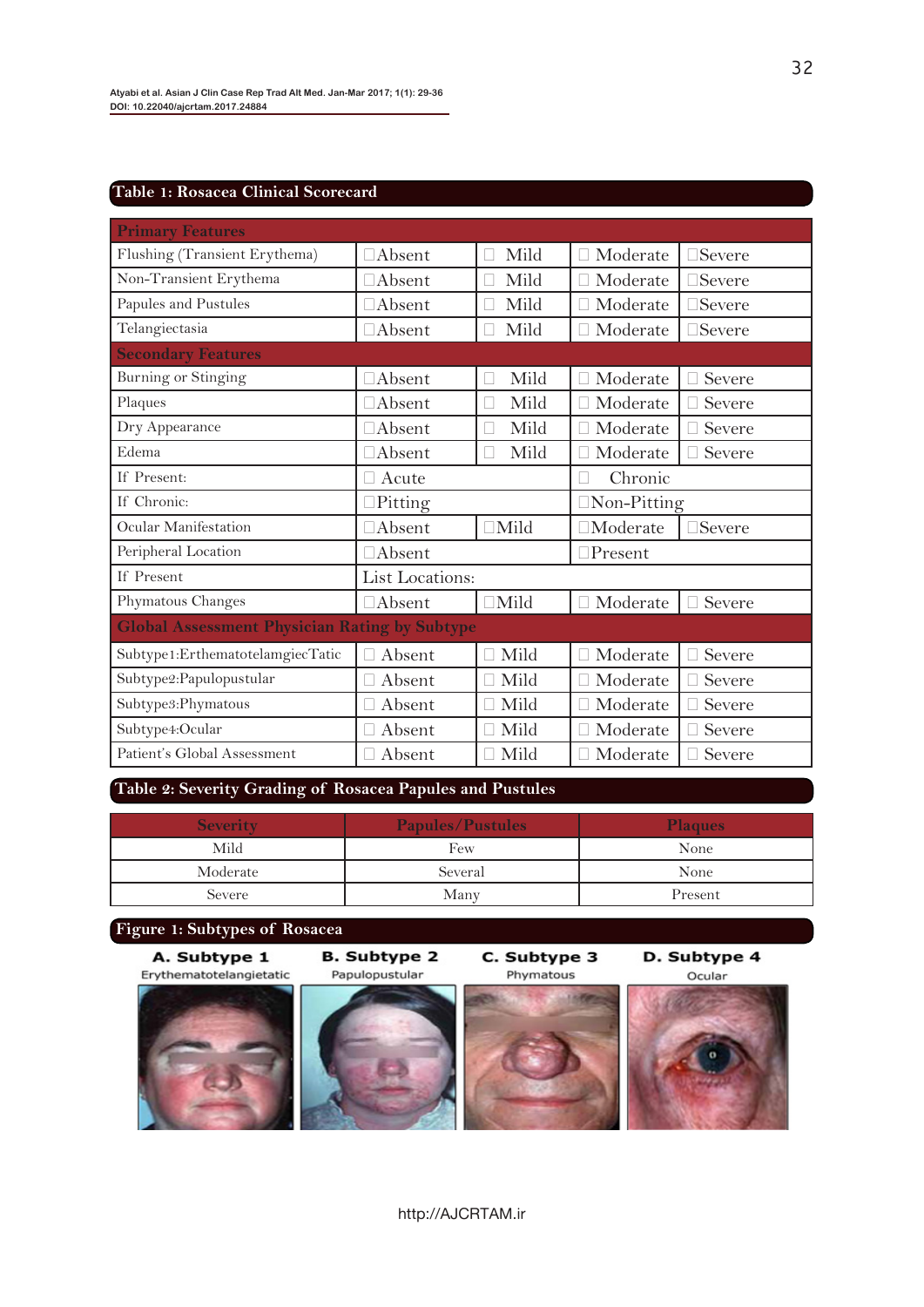plants such as chicory, jujube, liquorice, mallow, chamomile, and marigold have been proven  $\lceil 13-18 \rceil$ . Based on traditional medicine references, mashara and homreh are very similar to rosacea in terms of symptoms. Given that throbbing pain is concomitant with mashara that it was not mentioned in the rosacea, thus, homreh is a disease with the most similar characteristics with rosacea that affects mostly the face. It first affects the nose and then spreads all over the face. Tabari says: "The cause of the homreh disease is blood corruption with increased virulent yellow bile in a way that little yellow bile mixed with blood and spread to the underneath muscles followed by capillaries ruptured and symptoms appear in the form of redness under the skin. Also this disease initiates with frequent consumption of foods and hot spices such as garlic, pepper, salty foods and honey" [19]. Based on the cause and location of lesions and symptoms, there are many similarities between the two diseases. As rosacea has multiple subtypes, erysipelas is divided into two forms based on the materials created such as pure bile and bile mixed with diluted blood. As Tabari says, based on the type of material, plurality, and severity, the disease could spread on the surface or the depth. Based on the book Eksir-e-Azam, the use of refrigerants including chicory, fleawort, lettuce, purslane leaves, coriander seed, and refrigerant bandages on the surface of lesions in the treatment of homreh has been recommended [19]. In the book Zakhire Kharazmshahi, homreh's treatments include bloodletting, expelling a lot of blood, cool drink as sikanjebin and sour syrup, etc. and poultice include lentils peel and plantain leaf and wholegrain dried bread and vinegar cooked sour pomegranate and soft powder. In this case, according to the examination that there were surfeit and symptoms of severity, treatment based on acute liver cleansing and surfeit removing began accordingly Aftimoni whey protein was selected for the following reasons. 1. Most laxatives come in the form of cereals and culinary items, and otherwise they taste and smell bad. Whey protein, on the other hand, does not have these properties. 2. Most laxatives for temperament distance from human nature will not be void of disadvantage

(which is close to the equinox) after entering the body and applying the qualities of the drug, and whey protein is not (because whey protein is mild and harmless). 3. When laxatives, particularly some strong ones, fail or remain inert in the body, they cause corruption and are the source of other diseases, whereas when whey protein remains in the body, it becomes body food. 4. Unlike other laxatives, whey protein is quickly absorbed and penetrates deep to reach the desired organ. 5. If other laxatives remain in the body unused, they cause harm, but whey protein does not cause diarrhoea and ripens the matter with fat and prepare it for disposal. 6. Frequent drinking of it is not harmful, but other laxatives when repeated reduce strength and good humours. 7. As most people are not used to laxatives, strong laxatives in these people will cause harm except. But this is not the case with whey protein, which creates diarrhoea and also modifies the temperament, and these two traits are also rarely found in other laxatives. 8. Alternatively, whey protein removes dense and dirty material gradually, thereby making the body moist [21]. Liver capsule and bozory sekanjabin were prescribed to rid the body of waste, open pores in the liver, reduce liver and blood acuity, and facilitate excreta disposal through urine. The patient was re-examined after two months and showed 70% recovery.

#### **Conclusion**

Owing to the significant improvement in our patient's condition, it seems that temperament reform through recommendations and regimens, as well as herbal medicines prescribed according to sources of Iranian traditional medicine, play an important role in the development of rosacea symptoms. This study should be a useful guide for future clinical studies of this disease.

#### **List of Abbreviations**

SD: Seborrheic Dermatitis

## **Competing Interests**

The authors have no conflict of interest in the publication of this paper.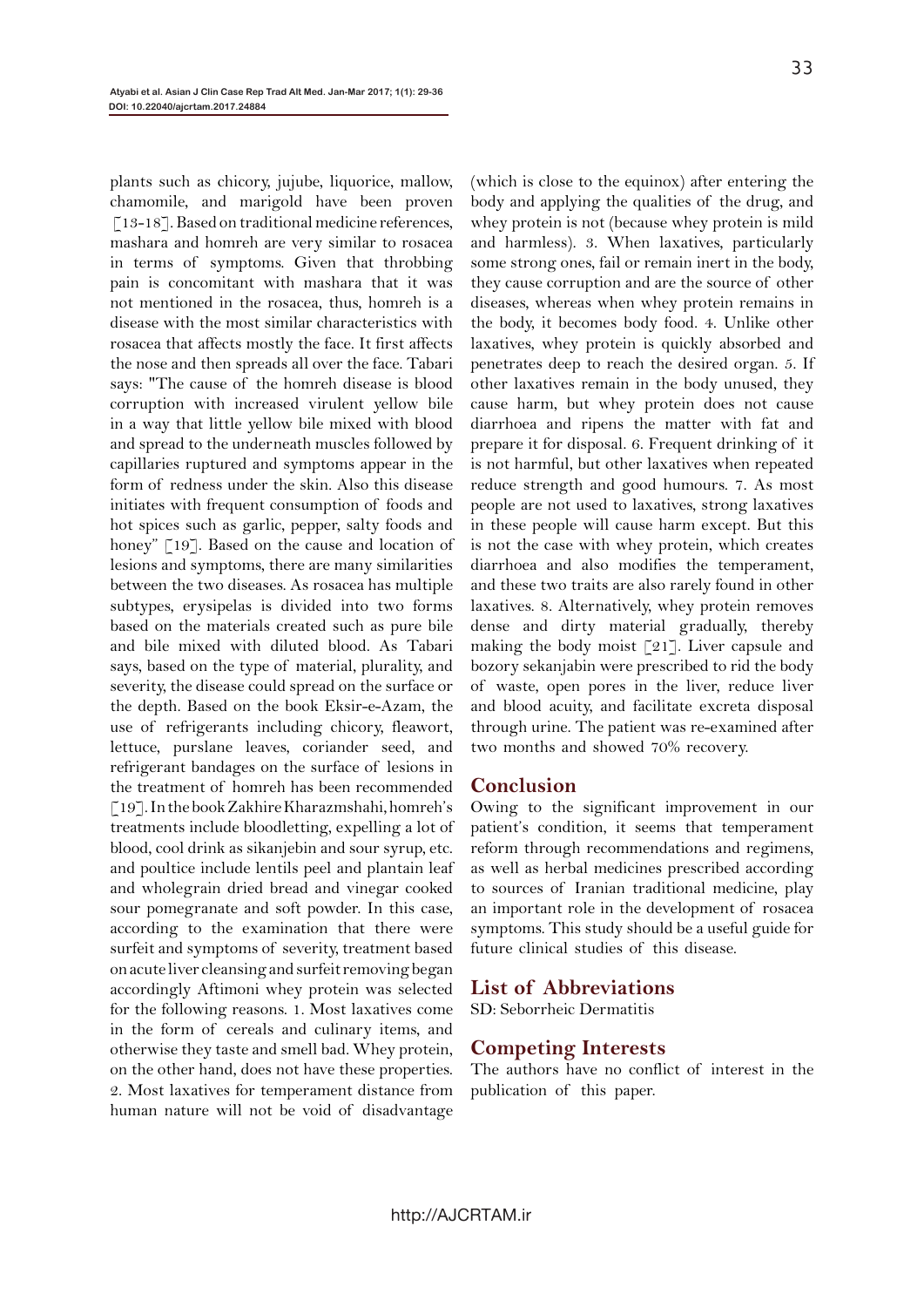## **Contributing Authors**

This article is the outcome of treatment measures by AA, FE, and MK cooperated in documenting and writing the article.

## **Acknowledgments**

The authors of the paper appreciate the cooperation of the patient and his family in providing the history and completing the treatment process.

## **References**

[1] Chang BPC, Kurian A, Barankin B. Rosacea: An Update on Medical Therapies, Skin Therapy Lett 2014; 19(3):1-4.

[2] Brittney C, Scheinfeld N. Rosacea: A Review, PT 2009; 34(1): 38-45.

[3] Zuuren EJ, Gupta AK, Gover MD, et al. Systematic review of rosacea treatments, J Am Acad Dermatol 2007; 56(1):107-15

[4] Goldgar C, Keahey D, Houchin J. Treatment Options for Acne Rosacea, Am Fam Physician 2009; 80(5):461-68.

[5] Scharschmidt TC, Yost JM, Truong SV, Steinhoff M, Wang KC, Berger TG. Neurogenic rosacea: a distinct clinical subtype requiring a modified approach to treatment. Arch Dermatol. 2011; 147(1):123-6

[6] Steinhoff M1, Buddenkotte J, Aubert J, Sulk M, Novak P, Schwab VD, et al. Clinical, cellular, and molecular aspects in the pathophysiology of rosacea. J Investig Dermatol Symp Proc. 2011;  $15(1): 2-11.$ 

[7] Anne Lynn S Chang, Inbar Raber, Jin Xu, Rui Li, Robert Spitale, Julia Chen, et al. Assessment of the Genetic Basis of Rosacea by Genome-Wide Association Study. J Invest Dermatol. 2015; 135(6): 1548–1555.

[8] Feldman SR, Huang WW, Huynh Tu T. Current Drug Therapies for Rosacea: A Chronic

Vascular and Inflammatory Skin Disease, Journal of Managed Care Pharmacy 2014; 20(6):623-29.

[9] Z. Ðakovic, S. Vesic, J. Vukovic, S. Milenkovic, K. Jankovic-Terzic, S. Ðukic, et al. Ocular rosacea and treatment of symptomatic Helicobacter pylori infection: a case series, Acta Dermatoven APA 2007; 16(2):83-86.

[10] MutoY, Wang Z, Vanderberghe M, et al. Mast cells are key mediators of cathelicidininitiated skin inflammation in rosacea, J Invest Dermatol 2014; 134(11): 2728-36.

[11] Yücel A, Yilmaz M .Investigation of the prevalance of Demodex folliculorum and Demodex brevis in rosacea patients, Turkiye Parazitol Derg 2013; 37(3):195-98.

[12] Batra M, Bansal C, Tulsyan S. Granulomatous rosacea: Unusual presentation as solitary plaque, Dermatol Online J. 2011 Feb 15; 17(2):9.

[13] Kim HM, Lee EH, Cho HH, Moon YH. Inhibitory effect of mast cell-mediated immediatetype allergic reactions in rats by spirulina. Biochem Pharmacol. 1998 Apr 1; 55(7):1071-6.

[14] Saeedi M, Morteza-Semnani K, Ghoreishi MR. The treatment of atopic dermatitis with licorice gel. J Dermatolog Treat. 2003; 14(3):153-7.

[15] Asgarpanah J, Haghighat E, Phytochemistry and pharmacologicproperties of Ziziphus spina christi (L) Willd, Afr. J. Pharm. Pharmacol. 2012; 6(31): 2332-39.

[16] Renée A. Street, Jasmeen Sidana, Gerhard Prinsloo. Cichorium intybus: Traditional Uses, Phytochemistry, Pharmacology, and Toxicology. Volume 2013, Article ID 579319, 13 pages.

[17] Dawid-Pa R. Medicinal plants used in treatment of inflammatory skin diseases, Postepy Dermatol Alergol 2013; 30(3): 170-77.

[18] Jessica Wu. Treatment of rosacea with